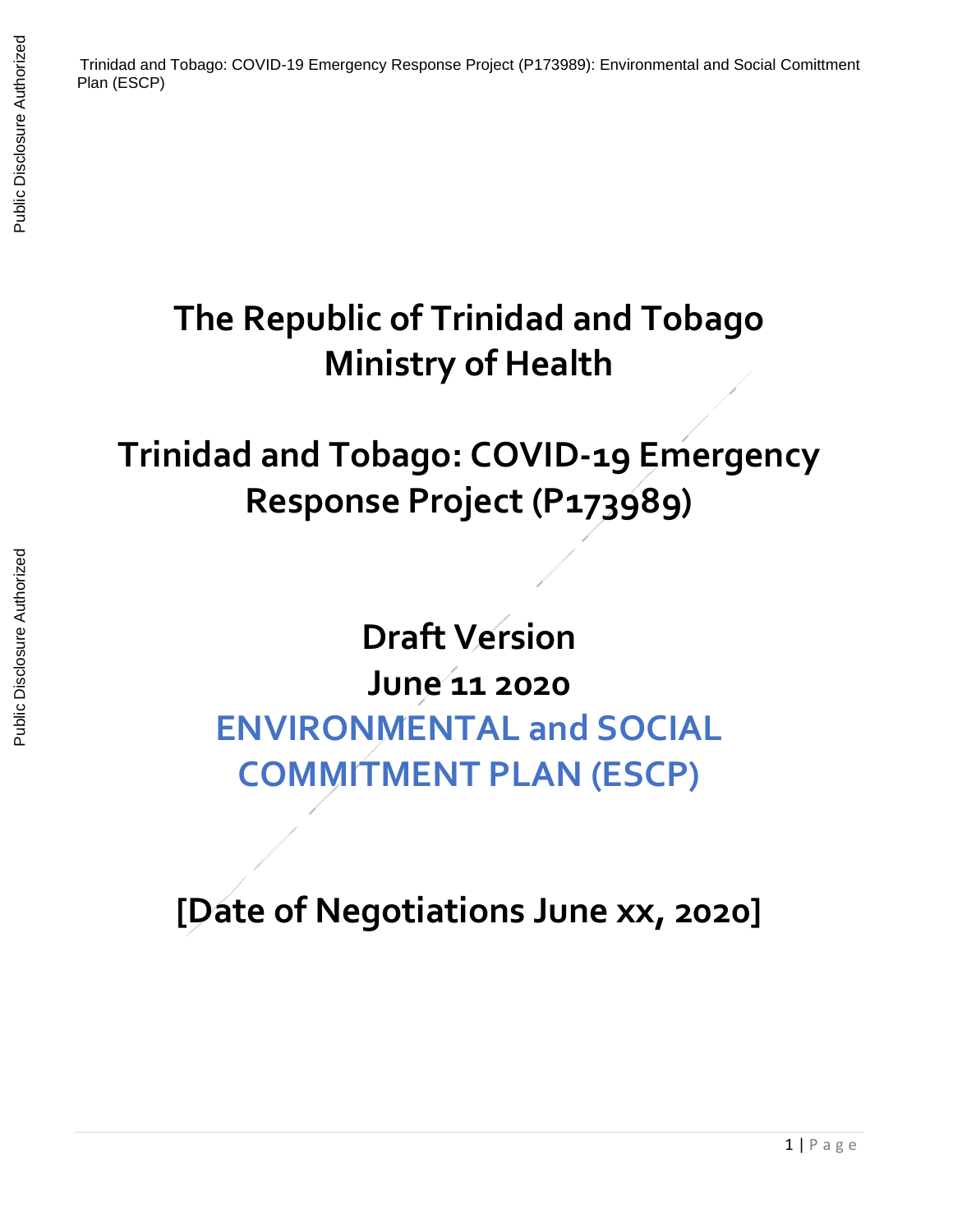Trinidad and Tobago: COVID-19 Emergency Response Project (P173989): Environmental and Social Comittment Plan (ESCP)

## **ENVIRONMENTAL AND SOCIAL COMMITMENT PLAN**

- 1. The Republic of Trinidad and Tobago (hereafter, the "Borrower") will implement the Trinidad and Tobago: COVID-19 Emergency Response Project (the **Project**) through the Ministry of Health and its Project Implementation Unit (PIU). The International Bank for Reconstruction and Development (hereinafter, the "Bank") has agreed to provide financing for the Project.
- 2. The Borrower will implement material measures and actions so that the Project is implemented in accordance with the Environmental and Social Standards (**ESSs**). This Environmental and Social Commitment Plan (**ESCP**) sets out material measures and actions, any specific documents or plans, as well as the timing for each of these.
- 3. The Borrower is responsible for compliance with all requirements of the ESCP even when implementation of specific measures and actions is conducted by the Ministry or unit referenced in one above.
- 4. Implementation of the material measures and actions set out in this ESCP will be monitored and reported to the Bank by the Borrower as required by the ESCP and the conditions of the legal agreement, and the Bank will monitor and assess progress and completion of the material measures and actions throughout implementation of the Project.
- 5. As agreed by the Bank and the Borrower, this ESCP may be revised from time to time during Project implementation, to reflect adaptive management of Project changes and unforeseen circumstances or in response to assessment of Project performance conducted under the ESCP itself. In such circumstances, the Borrower will agree to the changes with the Bank and will update the ESCP to reflect such changes. Agreement on changes to the ESCP will be documented through the exchange of letters signed between the Bank and the Borrower through the Minister of Health. The Ministry of Health will promptly disclose the updated ESCP.
- 6. Where there are Project changes, unforeseen circumstances, or Project performance results in changes to the risks and impacts during Project implementation, the Borrower shall provide additional funds, if needed, to implement actions and measures to address such risks and impacts.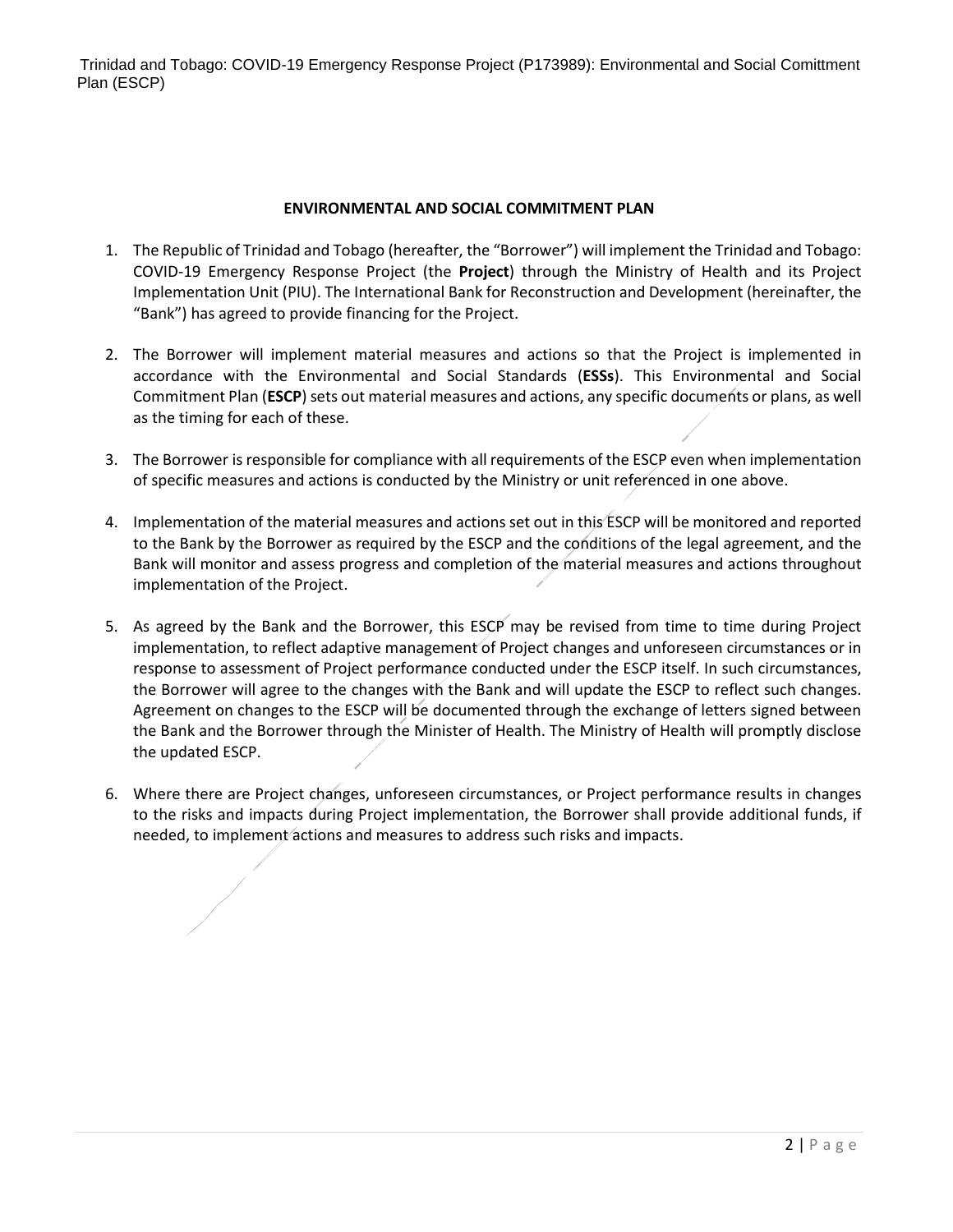| <b>MATERIAL MEASURES AND ACTIONS</b>                                                                                                                                                                                                                                                                                                                                                                                                                                                                                                                                                                                                                                                                                                                                                                                                                                                                                                                                                                                                                        | <b>TIMEFRAME</b>                                                                                                                                                                                                                                              | <b>RESPONSIBILE</b><br><b>ENTITY/AUTHORITY</b>                              |
|-------------------------------------------------------------------------------------------------------------------------------------------------------------------------------------------------------------------------------------------------------------------------------------------------------------------------------------------------------------------------------------------------------------------------------------------------------------------------------------------------------------------------------------------------------------------------------------------------------------------------------------------------------------------------------------------------------------------------------------------------------------------------------------------------------------------------------------------------------------------------------------------------------------------------------------------------------------------------------------------------------------------------------------------------------------|---------------------------------------------------------------------------------------------------------------------------------------------------------------------------------------------------------------------------------------------------------------|-----------------------------------------------------------------------------|
| <b>MONITORING AND REPORTING</b>                                                                                                                                                                                                                                                                                                                                                                                                                                                                                                                                                                                                                                                                                                                                                                                                                                                                                                                                                                                                                             |                                                                                                                                                                                                                                                               |                                                                             |
| <b>REGULAR REPORTING</b><br>A<br>Prepare and submit to the Bank, regular monitoring reports on the environmental,<br>social, health and safety (ESHS) performance of the Project, including but not limited<br>to the implementation of the ESCP, status of preparation and implementation of E&S<br>documents required under the ESCP, stakeholder engagement activities, and<br>grievance log.                                                                                                                                                                                                                                                                                                                                                                                                                                                                                                                                                                                                                                                            | Quarterly reporting throughout Project<br>implementation submitted within the<br>45 days after the end of each reporting<br>report.<br>Mid-term and completion reports will also<br>be submitted, as requested by the Bank,<br>during Project implementation. | Project Implementation<br>Unit (PIU) within the<br>Ministry of Health (MoH) |
| <b>ESS 1: ASSESSMENT AND MANAGEMENT OF ENVIRONMENTAL AND SOCIAL RISKS AND IMPACTS</b>                                                                                                                                                                                                                                                                                                                                                                                                                                                                                                                                                                                                                                                                                                                                                                                                                                                                                                                                                                       |                                                                                                                                                                                                                                                               |                                                                             |
| 1.1<br><b>ORGANIZATIONAL STRUCTURE</b><br>The PIU already established under the Ministry of Health (MoH) will be responsible for<br>implementation of the Project. MoH will hire and maintain throughout Project<br>implementation one (1) qualified environmental and social specialist with<br>qualifications and experience acceptable to the Bank. In addition, MoH has already<br>assigned and shall maintain officials as Environmental Focal Point and Social Focal<br>Point. MoH will ensure adequate time of the specialist and the Focal Points for the<br>Project's environmental and social risk management. The Project Coordinator will be<br>overall responsible for coordinating the environmental and social issues with the<br>support of environmental and social specialist and focal points. MoH will also convene<br>a technical oversight committee with the relevant technical lead for Environmental<br>and Social risk management.<br>Adequate resources will be allocated to support management of ESHS risks of the<br>Project. | An environmental and social specialist will<br>be contracted or assigned no later than 30<br>days after the Effective Date. The specialist<br>and the focal points will be retained<br>throughout Project implementation.                                     | PIU/ MoH, and Technical<br>Oversight team                                   |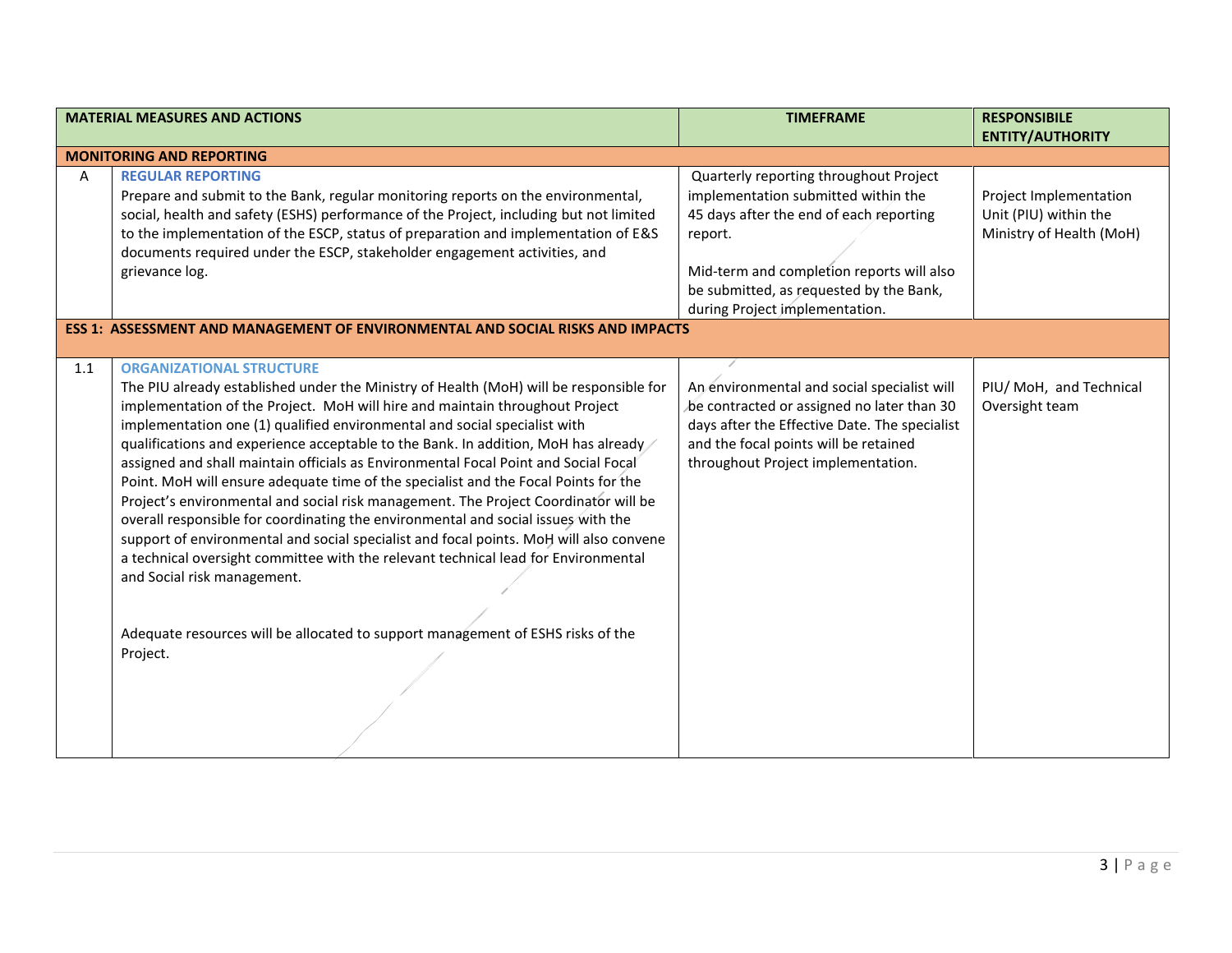| <b>ENVIRONMENTAL AND SOCIAL ASSESSMENT AND ENVIRONMENTAL AND SOCIAL</b>                                                                                                                                                                                                                                                                                                                                                                                            |                                                                                                                                                                                       |                                                                                                                                                                                               |                                                                                    |
|--------------------------------------------------------------------------------------------------------------------------------------------------------------------------------------------------------------------------------------------------------------------------------------------------------------------------------------------------------------------------------------------------------------------------------------------------------------------|---------------------------------------------------------------------------------------------------------------------------------------------------------------------------------------|-----------------------------------------------------------------------------------------------------------------------------------------------------------------------------------------------|------------------------------------------------------------------------------------|
|                                                                                                                                                                                                                                                                                                                                                                                                                                                                    |                                                                                                                                                                                       |                                                                                                                                                                                               |                                                                                    |
| а.<br>appropriate laboratory facilities and completion of key staff training on the use of<br>the supplies and equipment following the Trinidad and Tobago's 'Code of Practice                                                                                                                                                                                                                                                                                     | a <sub>z</sub>                                                                                                                                                                        | period.                                                                                                                                                                                       | PIU/MoH                                                                            |
| for Bio-Medical Waste Management' and 'Occupational Safety and Health<br>Management Policy' and WHO Guidelines for medical waste management for any<br>retroactive financing, in a manner consistent with the ESSs.                                                                                                                                                                                                                                                | b.                                                                                                                                                                                    | negotiations<br>Prepared<br>by<br>and<br>implemented until the approval of the<br>ESMF.                                                                                                       |                                                                                    |
| Prepare, adopt and implement interim health and safety guidelines consistent with<br>b.<br>the ESSs.                                                                                                                                                                                                                                                                                                                                                               | C.                                                                                                                                                                                    | ESMF, acceptable to the Bank, to be<br>adopted within 30 days of the Effective<br>Date No activities that have any                                                                            |                                                                                    |
| c. Assess the environmental and social risks and impacts of proposed Project activities,<br>in accordance with ESS1 and the ESMF to be prepared for the Project, including to<br>ensure that individuals or groups who, because of their particular circumstances,<br>may be disadvantaged or vulnerable, have access to the development benefits                                                                                                                  |                                                                                                                                                                                       | potential environmental and social risks<br>and impacts will be initiated within this<br>period. Assessment to be conducted<br>before the carrying out of the relevant<br>Project activities. |                                                                                    |
| of the Code of Practice for Bio-Medical Waste Management and an<br>assessment/audit of relevant incinerator facilities to determine whether they<br>currently meet WB/WHO standards. The ESMF should identify critical gaps (if any)<br>and suggest appropriate measures to overcome the gaps.                                                                                                                                                                     |                                                                                                                                                                                       | Plans or instruments prepared before<br>the carrying out of the relevant Project<br>activities, and thereafter implemented<br>throughout the carrying out of such                             |                                                                                    |
| Prepare, disclose, adopt, and implement an Environmental and Social Management<br>d.<br>Plan (ESMP), Medical Waste Management Plan (MWMP), Community Health and                                                                                                                                                                                                                                                                                                    |                                                                                                                                                                                       | activities.                                                                                                                                                                                   |                                                                                    |
| Safety Plan (CHSP), and any other environmental and social management plans or<br>other instruments required for the respective Project activities based on the<br>assessment process, in accordance with the ESSs, the ESMF, and other relevant<br>Good International Industry Practice (GIIP) including relevant WHO Guidelines on<br>COVID-19.                                                                                                                  |                                                                                                                                                                                       | process for the relevant activities and<br>thereafter<br>throughout<br>the<br>implementation of such<br>Project<br>activities.                                                                |                                                                                    |
| Incorporate the relevant aspects of this ESCP, including, inter alia, any<br>e.<br>environmental and social management plans or other instruments, ESS2<br>requirements, and any other required Environmental, Social, Health and Safety<br>(ESHS) measures, into the ESHS specifications of the procurement documents and<br>contracts with suppliers. Thereafter ensure that the suppliers comply with the ESHS<br>specifications of their respective contracts. |                                                                                                                                                                                       |                                                                                                                                                                                               |                                                                                    |
|                                                                                                                                                                                                                                                                                                                                                                                                                                                                    | <b>MANAGEMENT PLANS</b><br>Ensure, document and certify that adequate waste management practices,<br>resulting from the Project. The ESMF should also build on a comprehensive review |                                                                                                                                                                                               | Throughout the retroactive financing<br>d.<br>e. Before initiating the procurement |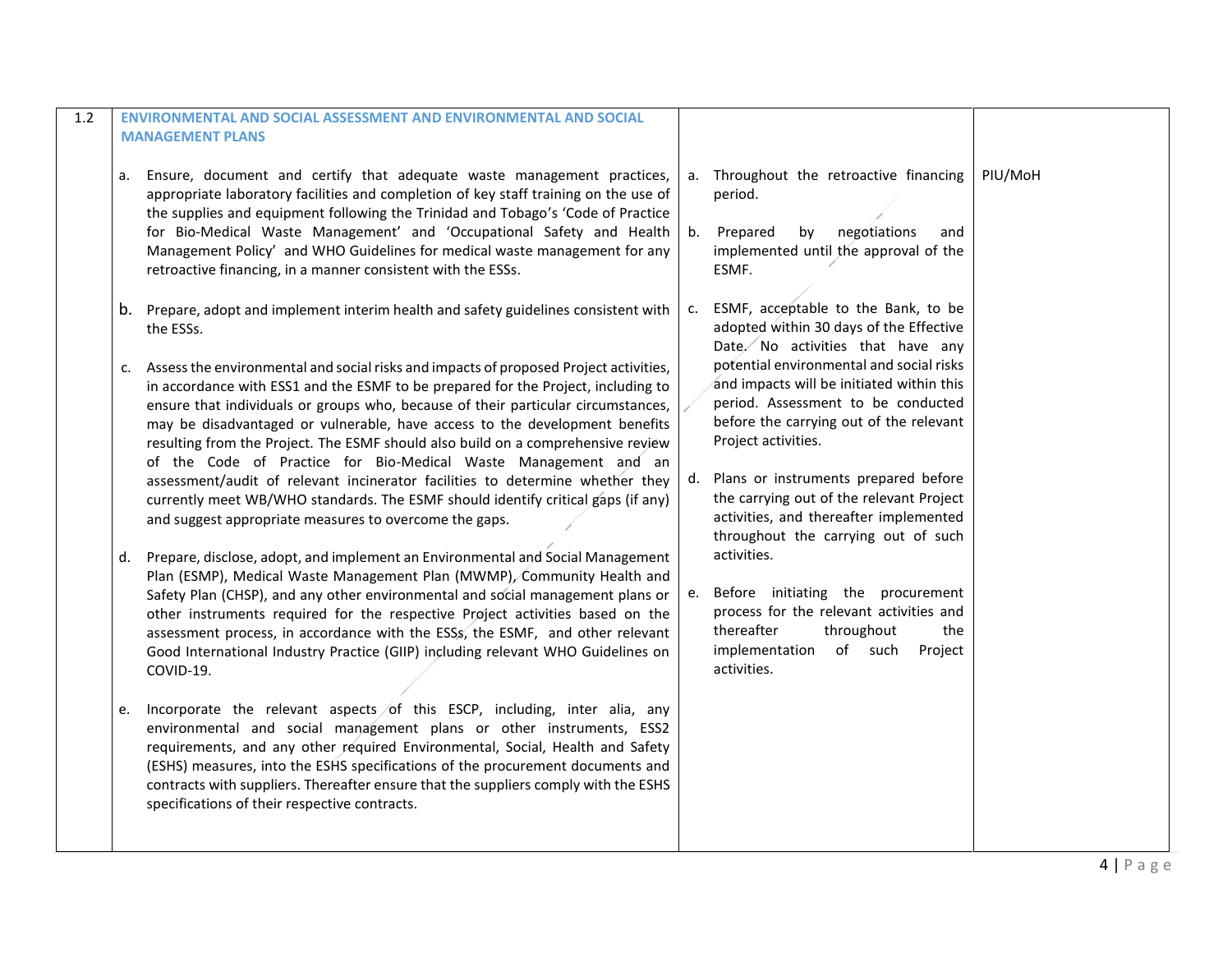|     | <b>MATERIAL MEASURES AND ACTIONS</b>                                                                                                                    | <b>TIMEFRAME</b>                                                                 | <b>RESPONSIBILE</b>     |
|-----|---------------------------------------------------------------------------------------------------------------------------------------------------------|----------------------------------------------------------------------------------|-------------------------|
|     |                                                                                                                                                         |                                                                                  | <b>ENTITY/AUTHORITY</b> |
| 1.3 | <b>EXCLUSIONS:</b>                                                                                                                                      |                                                                                  |                         |
|     | Exclude the following types of activities as ineligible for financing under the Project:                                                                | During the assessment process conducted<br>under action 1.2.c. above.            | PIU/MoH                 |
|     | • Activities that may cause long term, permanent and/or irreversible (e.g. loss of major<br>natural habitat) adverse impacts.                           |                                                                                  |                         |
|     | • Activities that have high probability of causing serious adverse effects to human<br>health and/or the environment not related to COVID-19 treatment. |                                                                                  |                         |
|     | • Activities that may have significant adverse social impacts and may give rise to<br>significant social conflict.                                      |                                                                                  |                         |
|     | • Activities that may involve any resettlement or land acquisition/use restriction or<br>adverse impacts on cultural heritage.                          |                                                                                  |                         |
|     | • All the other excluded activities set out in the ESMF of the Project.                                                                                 |                                                                                  |                         |
|     | <b>ESS 2: LABOR AND WORKING CONDITIONS</b>                                                                                                              |                                                                                  |                         |
| 2.1 | <b>LABOR MANAGEMENT PROCEDURES</b>                                                                                                                      |                                                                                  |                         |
|     | The Project shall be carried out in accordance with the applicable requirements of                                                                      | Throughout Project implementation. The                                           | PIU/MoH                 |
|     | ESS2, in a manner acceptable to the Bank, including through, inter alia:                                                                                | LMP will be prepared as part of the ESMF                                         |                         |
|     | . Implementing adequate occupational health and safety measures (including<br>emergency preparedness and response measures)                             | which will be finalized 30 days after the<br>Effective Date, until then the      |                         |
|     | • Confirming existing grievance arrangements for health workers and any other Project<br>workers.                                                       | recommendations referenced in the<br>interim guidelines for workplace safety and |                         |
|     | • Incorporating labor requirements into the ESHS specifications of the procurement<br>documents.                                                        | infection control will apply.                                                    |                         |
|     | The Borrower shall adopt and implement Labor Management Procedures (LMP)                                                                                |                                                                                  |                         |
|     | incorporating the relevant requirements of ESS2.                                                                                                        |                                                                                  |                         |
|     | <b>ESS 3: RESOURCE EFFICIENCY AND POLLUTION PREVENTION AND MANAGEMENT</b>                                                                               |                                                                                  |                         |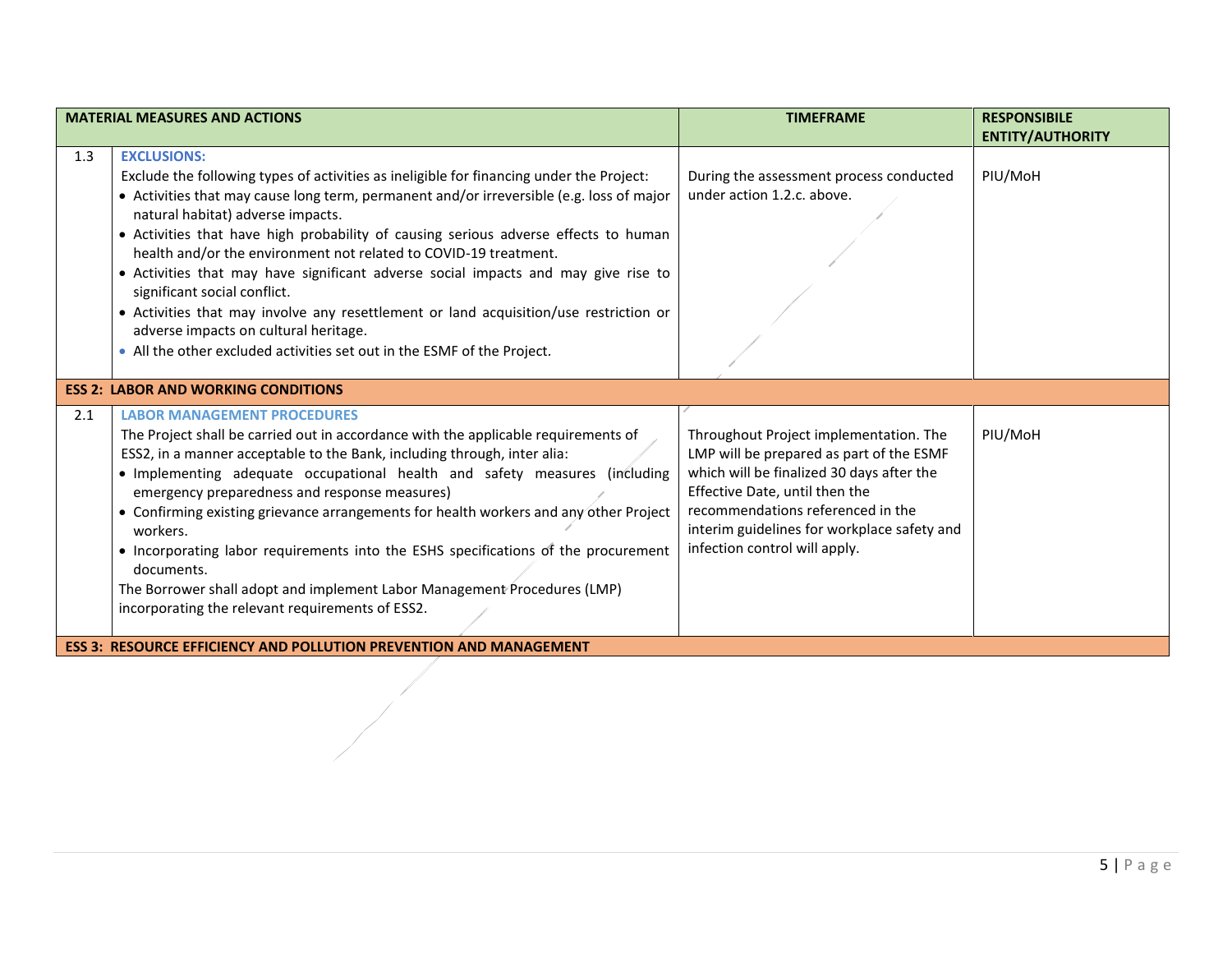|     | <b>MATERIAL MEASURES AND ACTIONS</b>                                                                                                                                                                                                                                                                                                                                                                                                                                                                                                                                                                                                                                                                                                                                                                                                                                                                            | <b>TIMEFRAME</b>                                                                                                                                   | <b>RESPONSIBILE</b><br><b>ENTITY/AUTHORITY</b> |
|-----|-----------------------------------------------------------------------------------------------------------------------------------------------------------------------------------------------------------------------------------------------------------------------------------------------------------------------------------------------------------------------------------------------------------------------------------------------------------------------------------------------------------------------------------------------------------------------------------------------------------------------------------------------------------------------------------------------------------------------------------------------------------------------------------------------------------------------------------------------------------------------------------------------------------------|----------------------------------------------------------------------------------------------------------------------------------------------------|------------------------------------------------|
| 3.1 | <b>MEDICAL AND HAZARDOUS WASTE MANAGEMENT:</b><br>Relevant aspects of this standard shall be considered, as needed, under action 1.2<br>above, including, inter alia, measures to: manage health care wastes, and other types<br>of hazardous and non-hazardous wastes including appropriate selection and safe<br>usage and disposal of personal protective equipment (PPE) and relevant medical<br>evaluation and health surveillance of PPE users. The PIU/MoH will adopt the proven<br>technology and procedure on medical waste management including auditing for<br>appropriate treatment and disposal. Given the potential resource scarcity in the face<br>of an outbreak, the PIU/MoH will commit to the provision of services and supplies<br>based on the urgency of the need, in line with the latest data related to the prevalence<br>of the cases.                                               | Throughout Project implementation.                                                                                                                 | PIU/MoH                                        |
|     | <b>ESS 4: COMMUNITY HEALTH AND SAFETY</b>                                                                                                                                                                                                                                                                                                                                                                                                                                                                                                                                                                                                                                                                                                                                                                                                                                                                       |                                                                                                                                                    |                                                |
| 4.1 | <b>COMMUNITY HEALTH AND SAFETY</b><br>a) Relevant aspects of this standard shall be considered, as needed, under action<br>1.2 above including, inter alia, measures to: minimize the potential for<br>community exposure to communicable diseases; to ensure that the public is<br>safe from potential wastes, especially disposed biohazardous materials and<br>PPE.; risk associated with visits to health centers; and ensure that individuals<br>or groups who, because of their particular circumstances, may be<br>disadvantaged or vulnerable have access to the development benefits resulting<br>from the Project; manage the risks of the use of security personnel; manage<br>the risks of labor influx; and prevent and respond to sexual exploitation and<br>abuse, and sexual harassment.<br>A Community Health and Safety Plan will be developed by the Recipient as part<br>b)<br>of the ESMF. | Throughout Project<br>a)<br>implementation<br>Same timeframe as for the<br>b)<br>preparation and implementation<br>of the ESMPs, under action 1.2. | PIU/MoH                                        |

 $\overline{\phantom{a}}$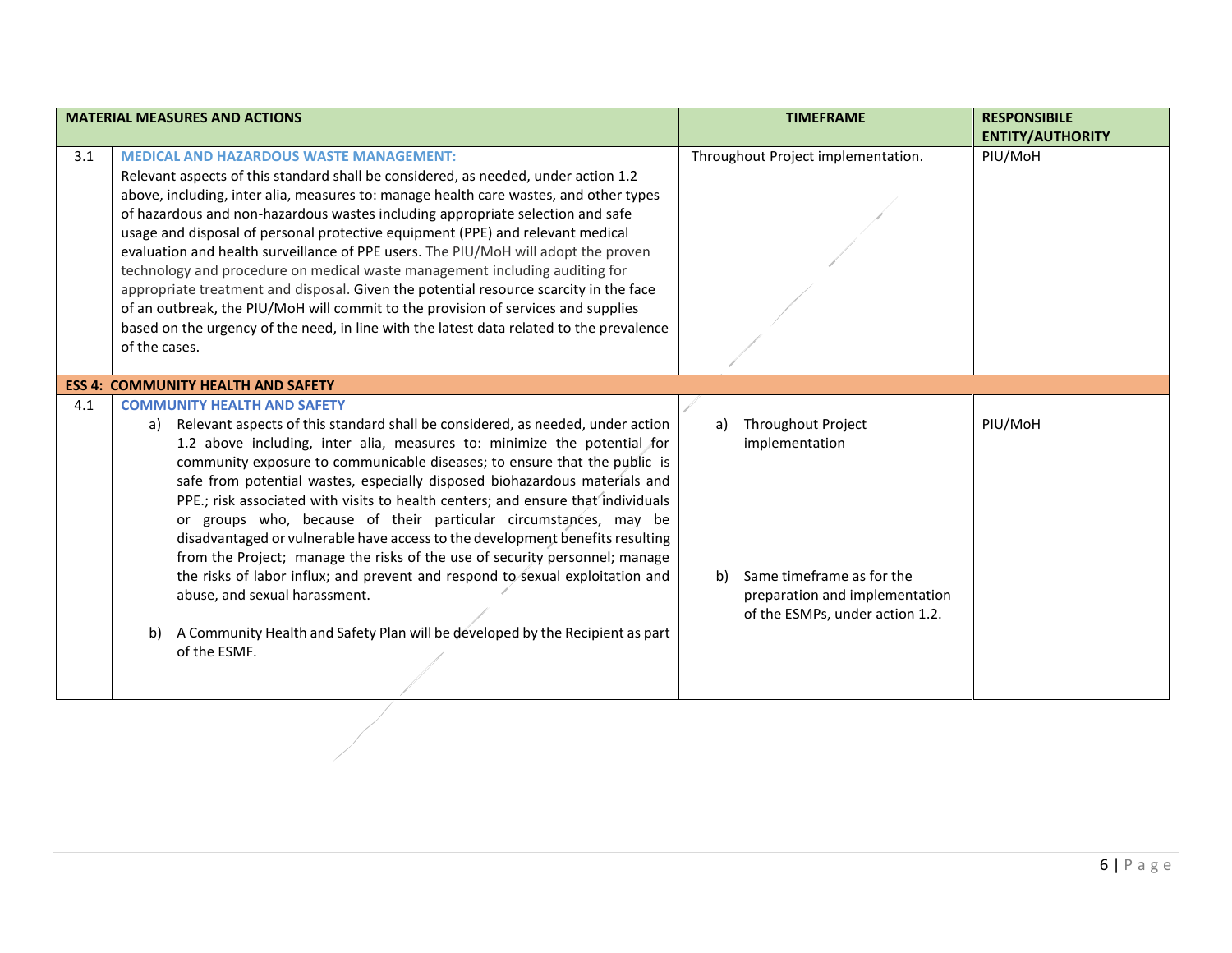|                                 | <b>MATERIAL MEASURES AND ACTIONS</b>                                                                 | <b>TIMEFRAME</b>                | <b>RESPONSIBILE</b>     |  |
|---------------------------------|------------------------------------------------------------------------------------------------------|---------------------------------|-------------------------|--|
|                                 |                                                                                                      |                                 | <b>ENTITY/AUTHORITY</b> |  |
| 4.2                             | <b>OTHER COMMUNITY HEALTH AND SAFETY ISSUES</b>                                                      |                                 |                         |  |
|                                 | a) The Borrower will put measures in place to prevent or minimize the spread of                      |                                 | PIU/MoH                 |  |
|                                 | the infectious disease/COVID-19 to the community.                                                    | <b>Throughout Project</b><br>a) |                         |  |
|                                 |                                                                                                      | implementation                  |                         |  |
|                                 |                                                                                                      |                                 |                         |  |
|                                 | b)<br>The Borrower will implement emergency preparedness measures in case of                         |                                 |                         |  |
|                                 | laboratory accidents/ emergencies e.g. a fire response or natural phenomena                          |                                 |                         |  |
|                                 | event. The Borrower will operate quarantine and isolation centers in line with                       |                                 |                         |  |
|                                 | the applicable requirements of ESS4, the World Bank Group Environmental,                             | Same timeframe as for the<br>b) |                         |  |
|                                 | Health and Safety Guidelines (ESHGs) and other relevant GIIP including the                           | preparation and implementation  |                         |  |
|                                 | WHO guidelines on "Key considerations for repatriation and quarantine of                             | of the ESMPs, under action 1.2. |                         |  |
|                                 | travelers in relation to the outbreak of novel coronavirus 2019-nCoV".                               |                                 |                         |  |
|                                 |                                                                                                      |                                 |                         |  |
|                                 | <b>ESS 5: LAND ACQUISITION, RESTRICTIONS ON LAND USE AND INVOLUNTARY RESETTLEMENT</b>                |                                 |                         |  |
|                                 | ESS5 is not currently relevant.                                                                      |                                 |                         |  |
|                                 | <b>ESS 6: BIODIVERSITY CONSERVATION AND SUSTAINABLE MANAGEMENT OF LIVING NATURAL RESOURCES</b>       |                                 |                         |  |
|                                 | ESS6 is currently not relevant                                                                       |                                 |                         |  |
|                                 | ESS 7: INDIGENOUS PEOPLES/SUB-SAHARAN AFRICAN HISTORICALLY UNDERSERVED TRADITIONAL LOCAL COMMUNITIES |                                 |                         |  |
| 7.1                             | ESS7 is currently not relevant.                                                                      |                                 |                         |  |
|                                 |                                                                                                      |                                 |                         |  |
| <b>ESS 8: CULTURAL HERITAGE</b> |                                                                                                      |                                 |                         |  |
|                                 | ESS8 is currently not relevant.                                                                      |                                 |                         |  |
|                                 | <b>ESS 9: FINANCIAL INTERMEDIARIES</b>                                                               |                                 |                         |  |
|                                 | ESS 9 is currently not relevant                                                                      |                                 |                         |  |
|                                 | <b>ESS 10: STAKEHOLDER ENGAGEMENT AND INFORMATION DISCLOSURE</b>                                     |                                 |                         |  |

1